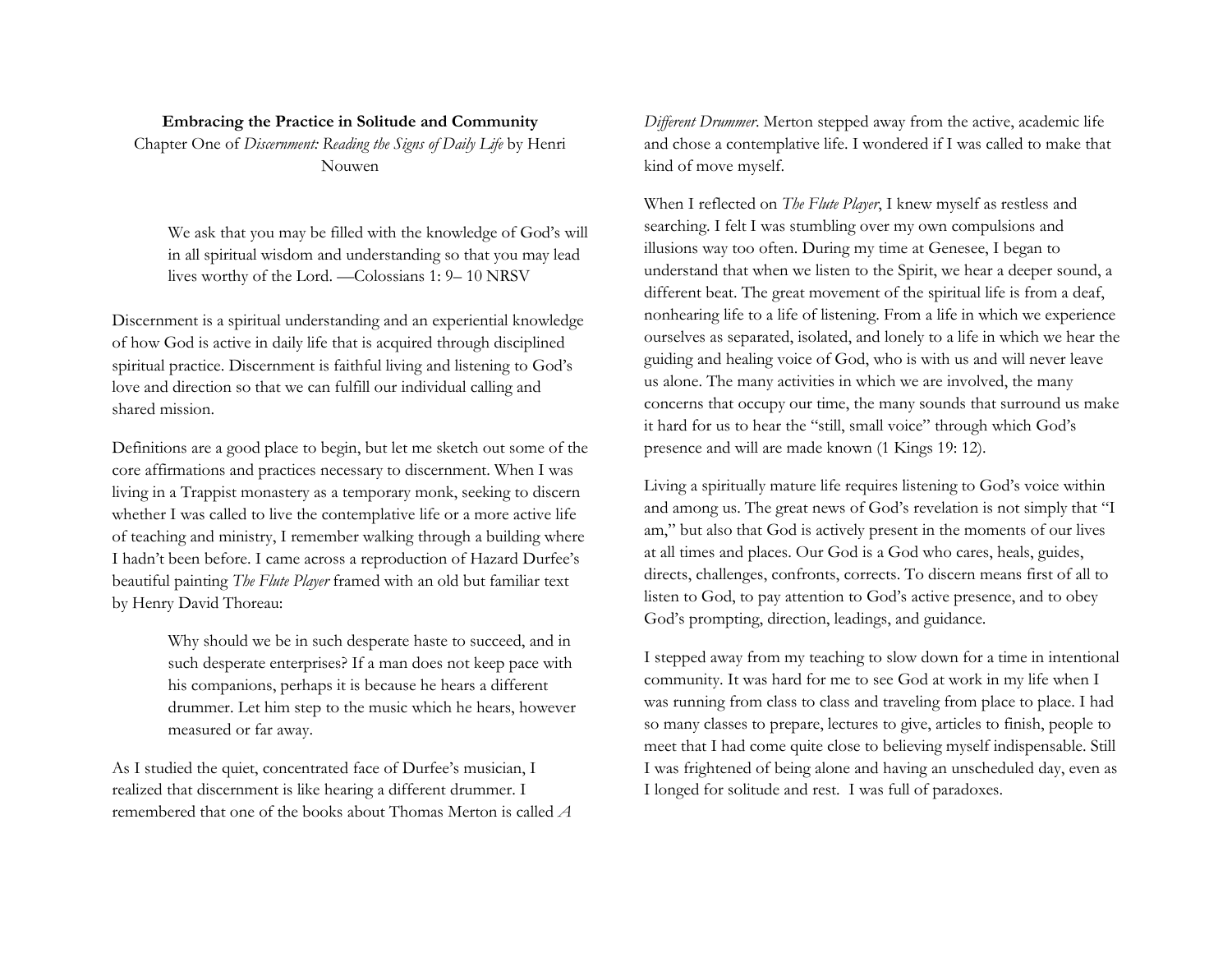When we are spiritually deaf, we are not aware that anything important is happening in our lives. We keep running away from the present moment, and we try to create experiences that make our lives worthwhile. So we fill up our time to avoid the emptiness we otherwise would feel. When we are truly listening, we come to know that God is speaking to us, pointing the way, showing the direction. We simply need to learn to keep our ears open. Discernment is a life of listening to a deeper sound and marching to a different beat, a life in which we become "all ears."

# **WHAT DOES THE BIBLE SAY ABOUT DISCERNMENT?**

Discernment is expressed concisely by the apostle Paul in the Letter to the Colossians: "We ask that you may be filled with the knowledge of God's will in all spiritual wisdom and understanding so that you may lead lives worthy of the Lord" (Col. 1: 9-10 NRSV). By "spiritual understanding ," Saint Paul means discerning, intuitive, and perceptive knowledge, usually found in solitude, the fruit of which is a profound insight into the interconnectedness of all things, through which we can situate ourselves in time and space to know God's will and do God's work in the world.

# *Discernment as "Seeing Through"*

By exercising spiritual understanding, we come to see more clearly and hear more deeply the mysterious interconnectedness of all things (what the desert fathers called *theoria physike*—a vision of how things hang together). Discernment allows us to "see through" the appearance of things to their deeper meaning and come to know the interworkings of God's love and our unique place in the world. Discernment helps us come to know our true identity in creation, vocation in the world, and unique place in history as an expression of divine love.

Perceiving, seeing through, understanding, and being aware of God's presence are what is meant by discernment. Opening the heart to what is really and truly "there" is a fruit of contemplation and spiritual practice. Those who practice discernment are often more contemplative than those who are so active that they do not take the time to reflect on the inner meaning of appearances. The most interesting things in life often remain invisible to our ordinary senses, yet are visible to our spiritual perception. In large measure they can very easily be overlooked by the inattentive, busily distracted person that each of us can so easily become.

Contemplation looks not so much *at* things as *through* them, into their hearts, into their centers, and through their centers to discover the whole world of spiritual beauty, which is more real, has more mass and density, more energy and intensity, than physical matter in its coarser, cruder aspect. That is why the Greek fathers, who were great contemplatives, are known as the "diaretic fathers." (*Diarao* means "to see into," "to see through"— literally, into the heart of the matter.) That is why they could read the hearts and the troubled souls of those who consulted them: because they could see through appearances into the innermost self.

Jesus, of course, had this capacity to see truly. For example, Saint John tells us, "Jesus did not want to entrust himself to them because he knew what was in every heart" (John 2: 24). Such intuitive and perceptive knowledge is the nature of discernment.

## *Discernment as "Being Seen"*

I am struck by the way Jesus "saw" Nathanael under the tree in the Gospel of John. Even before meeting him, Jesus said of Nathanael: "Here is truly an Israelite in whom there is no deceit!" When the two men met on the road, Nathanael asked Jesus with amazement: "How do you *know* me?" Jesus answered him, "Before Philip called you, when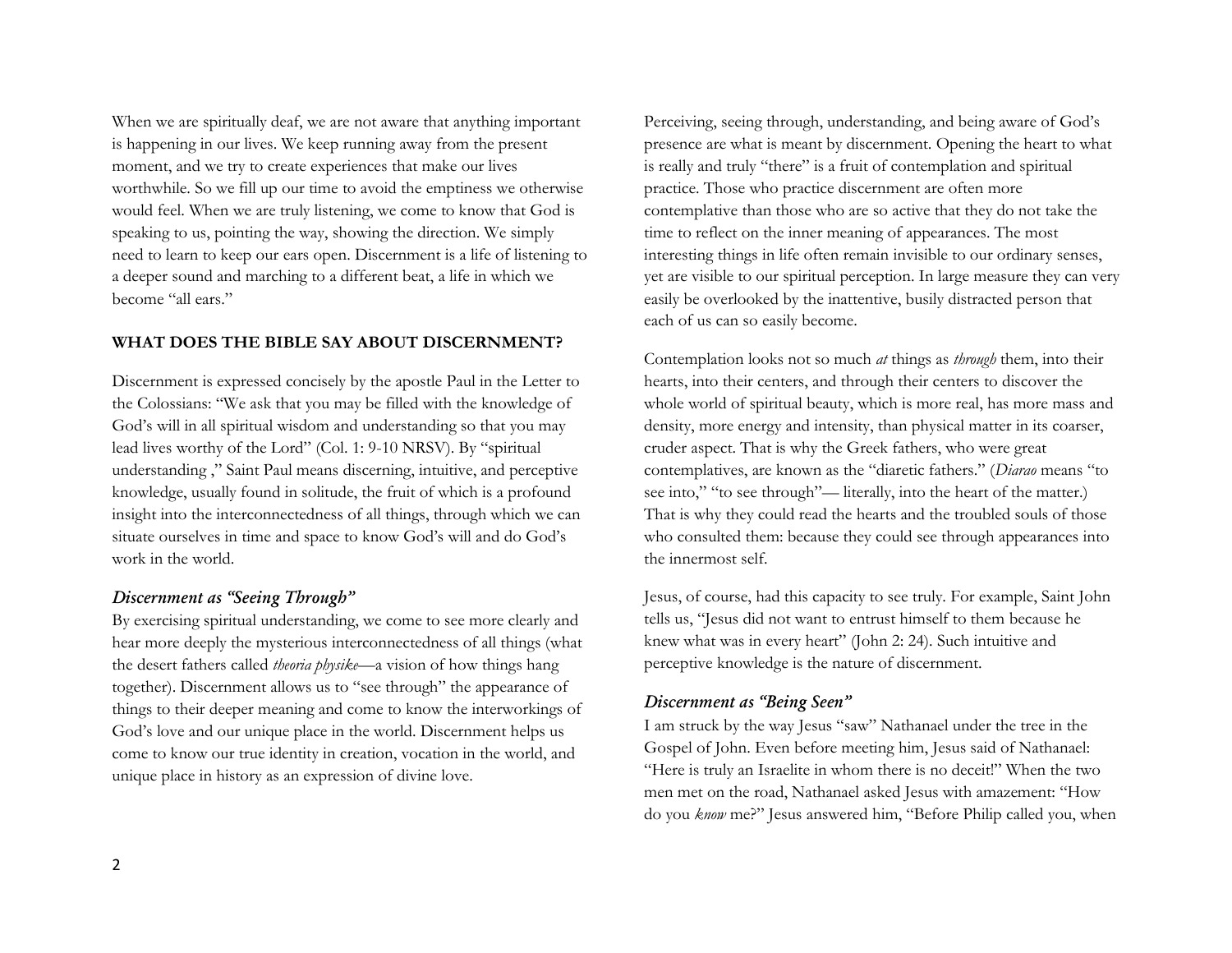you were under the fig tree, I *saw* you." Jesus's seeing through Nathanael under the fig tree was such a powerful act of discerning what was in his heart that it caused Nathanael to proclaim: "Rabbi, you are the Son of God! You are the King of Israel!" To which Jesus remarked, "You believe this because I told you I *saw* you under the fig tree? You will *see* greater things than these. . . . You will see heaven opened, and the angels of God ascending and descending upon the Son of Man" (John 1: 47– 51).

This wonderful story about seeing through to the heart of things raises a deeper question: Do I want to be fully seen by Jesus? Do I want to be known by him? If I do, then a faith can grow that will open my eyes to heaven and reveal Jesus as the Son of God. I will see great things when I am willing to be seen. I will receive new eyes that can see the mysteries of God's own life, but only when I allow God to see me, all of me, even those parts that I myself do not want to see.

While I was at the Abbey of the Genesee, I found that my anger and my desire to be special and to be admired all bubbled up in my times of solitude. I began to see how in so many ways I had been living for my own glory rather than for the greater glory of God. Once we are willing to see and be seen by God, we can look for signs of God's presence and guidance in every appearance presented to our senses. Discernment becomes a new way of seeing (and being seen) that results in divine revelation and direction. This heart knowledge enables us to lead a life worthy of the calling (Eph. 4: 1).

## *The Purpose of Discernment*

The purpose of discernment is to know God's will, that is, to find , *accept*, and *affirm* the unique way in which God's love is manifest in our life. To know God's will is to actively claim an intimate relationship with God, in the context of which we discover our deepest vocation and the desire to live that vocation to the fullest. It has nothing to do

with passive submission to an external divine power that imposes itself on us. It has everything to do with active waiting on a God who waits for us.

Finding ourselves in a relationship with God is prerequisite to discernment of God's will and direction. As in any relationship, there will be feelings of rejection as well as attraction, resentment as well as gratitude, fear as well as love. There will be ups and downs in faithfulness as we discover new things about ourselves and God. In our dynamic relationship with God, we can be sure of one thing: "If we are faithless, God is faithful still, for God cannot disown his own" (2 Tim. 2: 13).

Acceptance of God's will does not mean submission or resignation to "whatever will be will be." Rather, we actively wait for the Spirit to move and prompt, and then discern what we are to do next. When we see ourselves in a relationship of love with God, there is always something of a lover's dilemma, a struggle to give and receive, to trust and obey the call.

### **REBORN IN THE SPIRIT**

Jesus looked at the human condition with the eyes of love and tried to teach us how to look at ourselves and others "from above" and not "from below," where dark clouds obscure our vision. "I come from above," Jesus told his disciples, "and I want you to be reborn from above so that you will be able to see with new eyes" (John 3: 3). This is what spiritual theology is all about— looking at reality with the eyes of God.

And there is so much to look at: land and skies; sun, moon, and stars; human beings in all their diversity; continents, countries, cities, and towns; events in the past, present, and future. That's why there are so many theologies. The sacred scriptures help us to look at the rich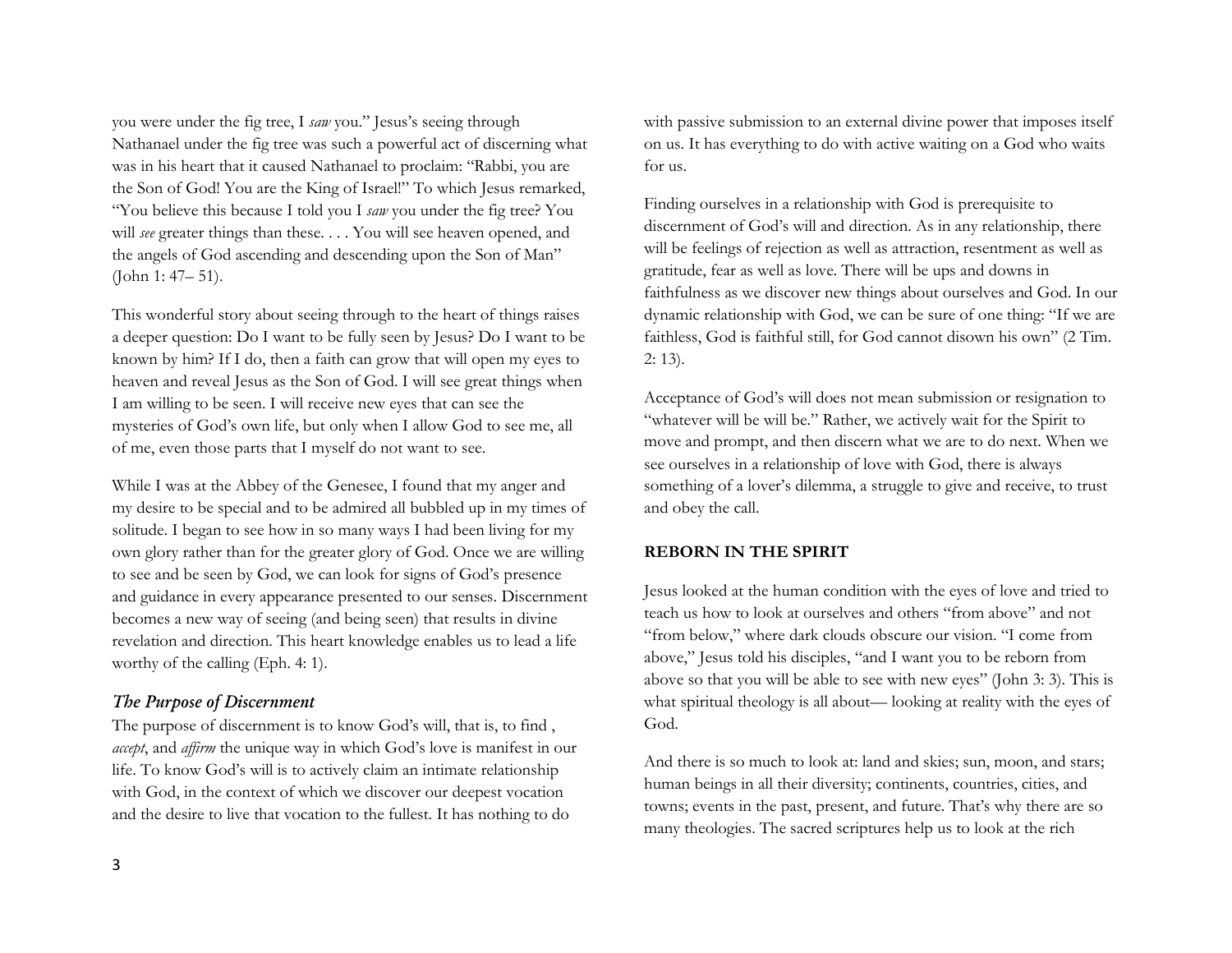variety of all that is with the eyes of God, and so discern the way to live with more clarity of vision in the here and now.

Those who live lives worthy of their calling have been "reborn from above" and are able to see with the eyes of faith and hear with spiritual ears. Their lives of discernment are characterized by single-mindedness: they have but one true desire—to know God's heart and do God's will in all things. In the words of Jesus to Nicodemus, they live the truth and seek to "come to the light, so that it may be clearly seen that their deeds have been done in God" (John 3:21 NRSV). Such persons are so caught up in God's love that everything else can only receive its meaning and purpose in the context of that love. They ask only one question: "What is pleasing to the Spirit of God?" And as soon as they have heard the sound of the Spirit in the silence and solitude of their hearts, they follow its promptings even if it upsets their friends, disrupts their environment, and confuses their admirers.

People reborn in the Holy Spirit with spiritual understanding come across as very independent, not because of psychological training or individuation but because of the fruit of the Spirit which "blows where it chooses, and you hear the sound of it, but you do not know where it comes from or where it goes" (John 3: 8). Spiritual rebirth is an evergreen openness to let the spirit of Jesus blow in us where it pleases.

Truly "born again" people always desire to be renewed continually, precisely because the Spirit keeps on revealing, in and around them , places of darkness that have not yet been transformed by the light. For as long as we live, we need to be reborn and deepen our spiritual understanding, as we walk together in the light.

### **DISCERNMENT IN SOLITUDE**

Communion with God alone in prayer leads inevitably to community with God's people, and then to ministry in the world. But it is good to

begin this spiritual movement in solitude. Our first task in solitude is to simply allow ourselves to become aware of the divine presence, to "Be still, and know that I am God!" (Ps. 46: 10). When we are alone with God, the Spirit prays in us. The challenge is to develop a simple discipline or spiritual practice to embrace some empty time and empty space every day.

When I went to the Abbey, I had begun to see Sunday as a special day, but all other days blurred into work and teaching. Through the sacred rhythm of the community prayers, I began to be pulled into a new way of perceiving time and a new way of experiencing God's presence. I was able to embrace solitude again, with all the disorienting and discouraging thoughts that intrude, as a royal road to God's presence. At first I spent most of my solitary time in the library, but increasingly, I was able to be alone before God in the quiet of my own room.

I encourage you to make a similar commitment to spending time alone with God each day for prayer and meditation. Biblical meditation is a traditional method of solitary prayer. By selecting a particular scripture verse from the gospel reading for the day, or a favorite psalm, or a sentence from a letter from Paul, you can create a safe wall around your heart that will allow you to pay attention. Reading and reciting a sacred text is not meant to fill up your empty space or limit your spiritual thoughts, but to set up boundaries around it. Sometimes it is helpful to take one word or phrase from the text and repeat it during your solitary prayer time. Some people find sitting quietly a good way to center their prayer. Others need to move and walk slowly to let the mind and body come into God's presence. Especially in the beginning, when you are easily distracted, it is good to be able to remember and repeat the word or phrase that attracted your attention. Then your focus and awareness can gradually descend from the mind into the heart and be held there for an extended period, close to the heart of God.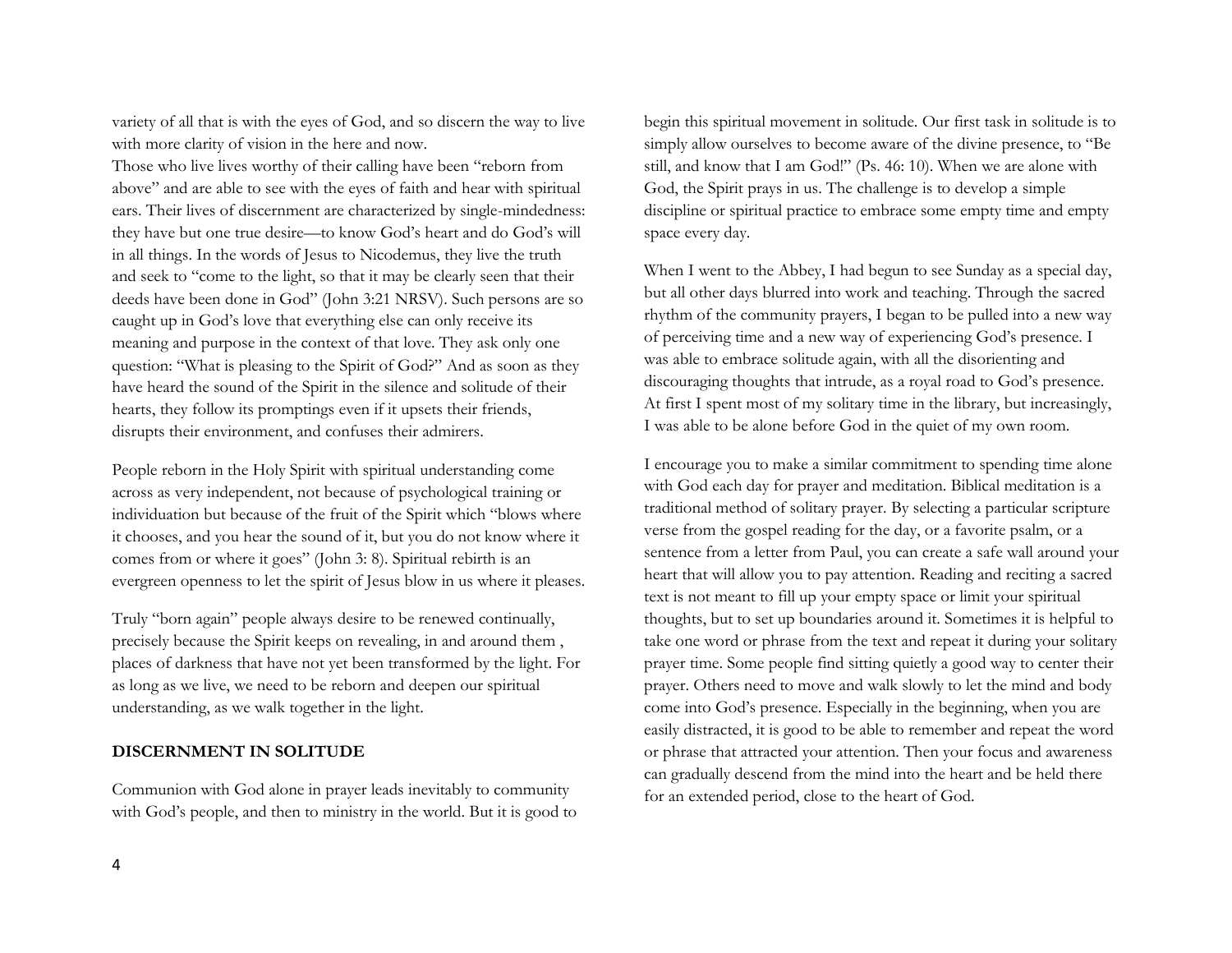*Lectio divina*, or spiritual reading, is another helpful exercise to practice in solitude. By reading a biblical text three times and stopping to ponder the word, phrase, or image that calls our attention, we become more aware of the active presence of God's spirit within us. It is not reading to acquire new information or to learn a critical skill. Rather, it is a form of devotional reading in which we allow God to "read" us and respond to our deepest desire. Spiritual reading, therefore, is slow, deliberate, meditative reading in which we allow the words to penetrate our heart and question our spirit. *Lectio divina* means reading the Bible with reverence and openness to what the Spirit is saying to us in the present moment. Besides the Bible, many other books can be used for spiritual reading: classic Jewish and Christian devotional texts, contemporary essays on spiritual life, good theological reflections, spiritual autobiographies and lives of the saints, stories about new communities of faith, and so on. Most important is *how* we read— not to understand or control God, but to be understood and formed by God.

It is good to give some of our prayer time to intercession— to lift up to God particular people of whose pains and struggles we are aware, especially those with whom we live or work. People we pray for regularly come to receive a very special place in our heart and in the heart of God, and they are helped. Sometimes this happens immediately and sometimes over time. In addition, an inner community begins to grow in us, a community of love that strengthens us in our daily life. As a conclusion to our time of prayer, we can say the Lord's Prayer slowly. Or other prayers of the church and Christian tradition can be used. Such "formal" prayers connect us to the people of God and the whole of the praying church. I found at Genesee and in the following years that I often needed to pray from the newspapers, too. The tragedies and triumphs of the world were all part of the world for which I prayed.

The Spirit works deep within us, so deeply that we cannot always identify its presence. The effect of God's spirit is deeper than our thoughts and emotions. That is why setting aside a special time and place for prayer is so important. Often we do not feel like praying and our minds are distracted. The lack of motivation and difficulty focusing make us think that our prayer time is useless and wasted time. Still, it is very important to remain faithful to these times and simply stick with our promise to be with God, even if nothing in our minds, hearts, or bodies wants to be there. Simple faithfulness in prayer gives the Spirit of God a real chance to work in us, to help us be renewed in God's hands and be conformed to God's will. During these sacred times and places, we can be touched in deep, hidden, and tender places. We can become more fully aware of the divine presence and more open to God's guidance as we are led to new places of love.

Clock time can become sacred time. We can choose fifteen minutes, half an hour, or even a few hours, and set them aside for God. For a healthy physical, emotional, and spiritual life, we have to structure our time. We need to know beforehand when we will pray, when we will spend moments in spiritual reading, when we will participate in common worship, and so on. A rhythm of life in which sacred times and places are scheduled in gives us much spiritual support and causes us to look forward to them as "times of refreshing" for discernment.

## **DISCERNMENT IN COMMUNITY**

While discernment begins in solitude, individual seekers of God always come together in community, for the Spirit gathers all believers into one body for accountability and mutual support. A person honestly seeking to know God's will and way will choose to be in community.

At the Abbey of the Genesee I began to see the utter necessity of life in community. I learned to bake bread, haul stones, and pray with the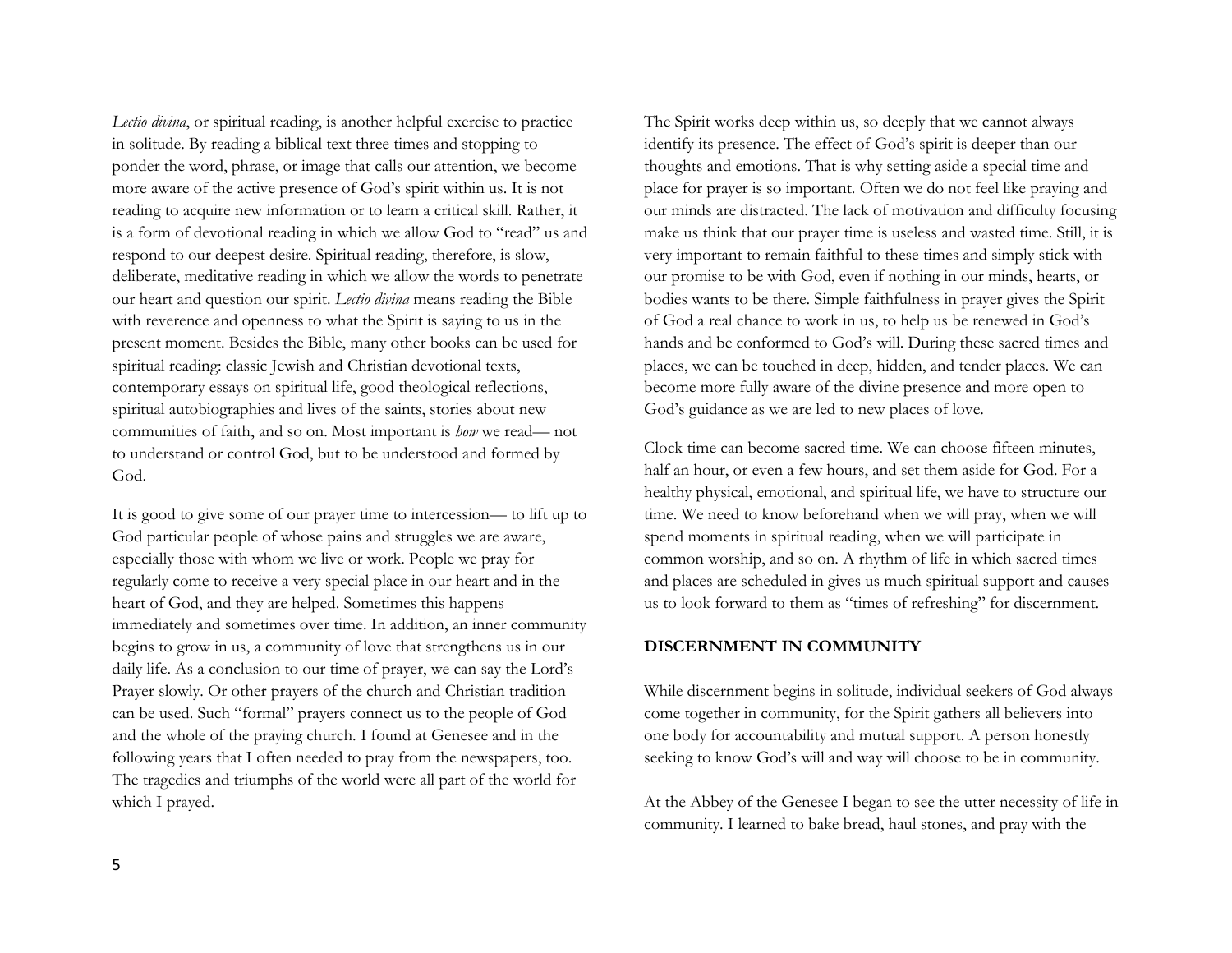brothers. My capacity for intimacy with God was interrelated with my ability to love and live with the others in my community. Those months in the monastery taught me that the spiritual life is to be lived together. Since then I have sought to create community wherever I have lived. For the last few years, I have chosen to reside at Daybreak Community in Canada, where I live among the poor in spirit, to be spiritually formed, find support and accountability for my personal decisions, and be of service. Daybreak, as a L'Arche community, seeks to be a place where people with physical, emotional, and intellectual disabilities and their assistants live together as a sign of hope to the world. Daybreak, small and hidden as it is, wants to proclaim that love is stronger than fear, that joy is deeper than sorrow, that unity is more real than division, and that life is stronger than death. Being at Daybreak means being invited to make regular choices that radically contradict the powers and principalities of our world. We learn to discern by living out the challenge of the gospel together.

Living in Christian community offers concrete ways to make choices that support discernment —deep listening for the way and will of God. The choices we face often are quite specific and require thoughtful conversation around basic questions that confront our individual and collective motives and agendas: Are we working *with* the poor or choosing to *be* in solidarity with them? Are we squandering our time or seizing time as a constant opportunity to discover more about ourselves, our neighbors, and our God? Are we structuring our days to be distracted and entertained, or to let our hearts grow more mature and strong? Are we responding to our inner fears and pains by ignoring them, or do we choose to face them and live into and through our fears and pains with the help of others who accompany us? Are we talking or praying, worrying or giving thanks, looking at images that arouse or those that bring joy, dwelling with our anger or with the one who can bring peace?

All these questions show that we are constantly making choices that can lead us toward God's way and will. These decisions are difficult because we live in a world that thinks we are wasting our time, that there are more exciting ways to use our talents, that there is more money to be made, more prestige, education, and success to be had, more respect and honor to gain, if we would just step away from our spiritual idealism and be realistic in our choices like everyone else.

# *CONCRETE SUGGESTIONS FOR DISCERNMENT IN COMMUNITY*

Specific spiritual practices form a context and structure for discernment in community, in different seasons of the liturgical year, as well as in critical moments of our daily journey of faith. While few guidelines can be given that are good for every person or community of faith, the following concrete suggestions based on practices at the Daybreak Community may be helpful in other faith communities.

# *Sacred Time and Space*

The first task of a faith community is to create sacred time and space, when and where we can allow God to reshape our hearts and lives and communities. Community offers sacred times (a regular schedule for worship, prayer, fasting, scripture reading, and fellowship) and sacred space (chapels, sanctuaries, retreats, homes, and nature ) to take a step back from the urgencies and emergencies of our busy lives and listen to God and to each other as children of God. The Daybreak community, for example, has a chapel and retreat center that invite us to be quiet and peaceful, to rest and be restored, to read about the spiritual life, to share our journey with others, to worship in private or common prayer. It is a good place to come together for teaching or workshops, to share in small groups for spiritual formation, to seek individual spiritual direction, or to practice spiritual discernment, and just to become more open to God's presence.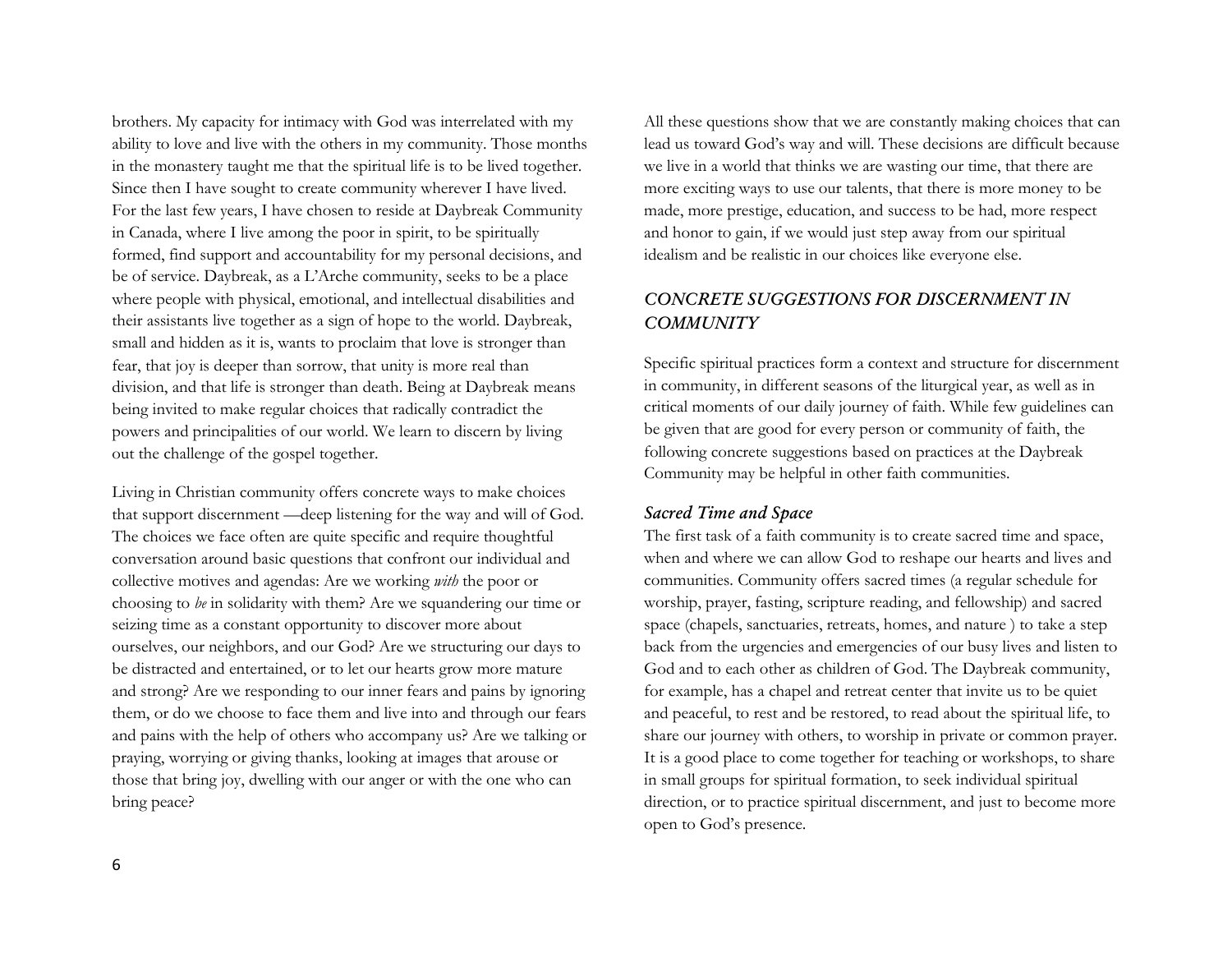## *Community Worship*

Worship at L'Arche Daybreak is centered in the chapel, a simple, accessible building full of color and light. The community gathers daily in the chapel for Eucharist and common prayer. People from all walks of life and from very different religious traditions share their unique spiritual gifts and offer their particular forms of worship, as well as developing new forms and common ways of worship. Together, we bring our joys and pains, share our smiles and shed our tears, and open our hearts to God. We listen to the Word of God and to words of encouragement, warning, and hope. Thus in worship the chapel becomes a holy dwelling and a special place for formation and discernment. Sitting in silence after we have prayed together, we listen for God to speak.

In common worship (service of the Word and Sacrament), we avoid busyness and entertainment. We gather to be made into a spiritual body in which God's presence can be made manifest. We sing, read, dance, sit in silence, and pray, allowing our liturgical actions to open space among us where God can act. We try to do nothing in haste, allowing for silence and encouraging simplicity.

# *Spiritual Teaching*

Communities of faith intrinsically offer informal and formal teaching on the spiritual life. We have found that there is great value in being exposed to classic and contemporary biblical scholarship and theological reflection, to the different schools of spirituality, to historical spiritual writers, and to contemporary issues of justice and the spiritual life. We encourage all members of the community to bring their ideas, to share their perspectives on the Bible, and to tell stories from their own lives. It is important for people who have little time for systematic reading and study but who still long for a deeper understanding of their lives and work to have opportunities for sound

teaching and spiritual formation. Without seeing the larger context of their lives, the danger exists that some will lose touch with the spiritual roots and theological traditions of their community of faith. Good teaching affects one's personal prayer life, common worship, the desire for spiritual reading, and thus the practice of discernment. To want to know God's plan and purpose without regular prayer and engagement with scripture and God's people is like trying to bake a cake without assembling the various ingredients. Discernment grows out of the life of faith rooted in community.

Such are the gifts of Christian community: listening, sharing, worship, prayer, music, books, images, ways of resting and eating, walking and talking, laughing and crying— sacred time and space set apart to "taste and see that the Lord is good" (Ps. 34: 8 NRSV).

### **A NEW WAY OF SEEING**

When Christian community provides sacred space and times for discernment, we will gradually be lifted up into God's dwelling place and come to see ourselves, our neighbors, and our world in a new light. This "seeing" does not require intellectual knowledge, articulated insight, or a concrete opinion. No, it is a sharing in the knowledge of God's heart, a deeper wisdom, a new way of living and loving.

Discernment reveals new priorities, directions, and gifts from God. We come to realize that what previously seemed so important for our lives, loses its power over us. Our desire to be successful, well liked, and influential becomes increasingly less important as we come closer to God's heart. To our surprise, we even may experience a strange inner freedom to follow a new call or direction as previous concerns move into the background of our consciousness. We begin to see the beauty of the small and hidden life that Jesus lived in Nazareth. Most rewarding of all is the discovery that as we pray more each day, God's